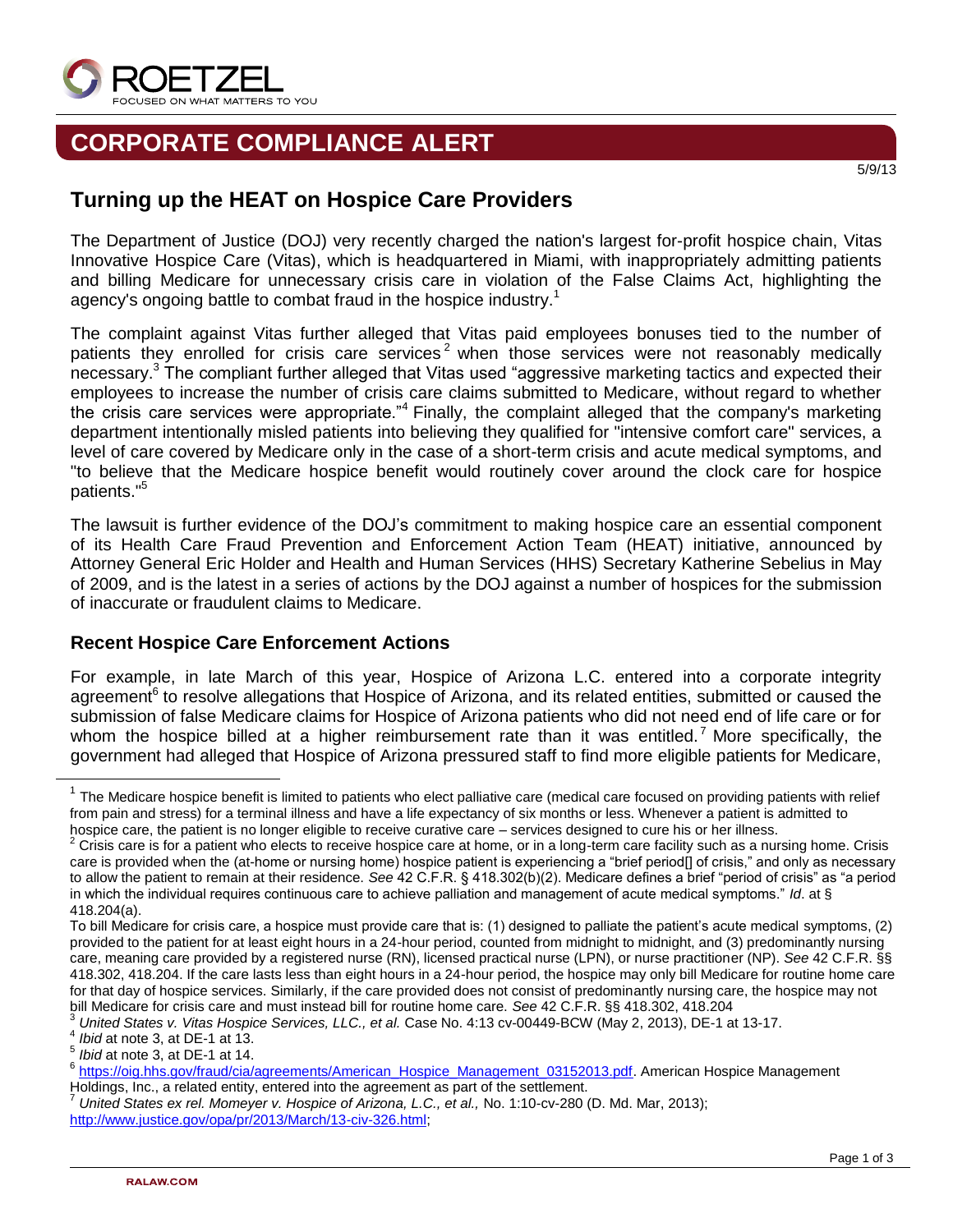

adopted procedures that delayed and discouraged staff from discharging patients from hospice when they were no longer appropriate for such services, and failed to implement an adequate compliance program that might have addressed these problems.<sup>8</sup>

After reaching that settlement, Stuart F. Delery, Acting Assistant Attorney General for the Civil Division of the DOJ, emphasized that, "[T]his settlement is the result of the Justice Department's efforts to prevent the misuse of the taxpayer-funded Medicare hospice program, which is intended to provide comfort and care to terminally ill persons at the end of their lives."<sup>9</sup>

In November of last year, Harmony Care Hospice, Inc. of South Carolina agreed to pay the government \$1.2 million to settle False Claims Act allegations. In that case, the United States alleged that Harmony knowingly submitted or caused to be submitted false claims for patients who did not have such a prognosis and thus were not eligible for hospice care.<sup>10</sup>

In addition, in September of last year, the DOJ intervened in a False Claims Act lawsuit against Hospice of the Comforter, Inc. (HOTCI) for knowingly submitting false claims to Medicare for hospice care for patients who were not terminally ill.<sup>11</sup> Specifically, the lawsuit alleged that HOTCI's chief executive officer verbally instructed HOTCI employees to admit Medicare recipients for hospice care even where there had not yet been a determination that they were eligible for the hospice benefit.<sup>12</sup> The lawsuit also alleges that, after being notified that it would be audited by its Medicare contractor, HOTCI formed an internal committee to review the eligibility of its Medicare patients and discharged at least 150 patients in 2009-2010 as being ineligible for the Medicare hospice benefit.<sup>13</sup>

After intervening in the lawsuit against HOTCI, Robert O'Neill, U.S. Attorney for the Middle District of Florida, stressed that, "[I]t is critically important that Medicare remains solvent in order to provide hospice benefits, and that we confront those whose practices in this area put economic gain before patient care.<sup>14</sup> Some of the most vulnerable people in our district rely on hospice services."<sup>15</sup>

## **Significance of HEAT Initiative for Hospice Care Providers**

Collectively, these developments demonstrate that DOJ and HHS will continue to aggressively target hospice care providers through the HEAT initiative. Based on this current enforcement environment, hospice care providers would be well advised to implement and establish comprehensive compliance programs that are narrowly tailored to address quality of care concerns and the accuracy and adequacy of in-house procedures for submitting claims to Medicare. As shown, the failure to implement such procedures is an invitation to any former or current employee to file a *qui tam* lawsuit under the False Claims Act against the hospice care provider. Under these circumstances, the potential damages to the hospice care provider are devastating, including the payment of hefty fines, entering into an onerous corporate integrity agreement, an HHS order of exclusion from Medicare or the filing of indictments against the provider pursuant to the federal health care fraud statute or the federal Anti-Kickback Statute.<sup>16</sup>

 $\overline{\phantom{a}}$ 

<sup>12</sup> *Ibid*, at note 11.

<sup>8</sup> *Ibid,* at note 7.

<sup>9</sup> *Ibid,* at note 7.

<sup>&</sup>lt;sup>10</sup> United States ex rel. Singletary, et al. v. Harmony Care Hospice, Inc., et al., Case No. 2:10-cv-01404-PMD (D.S.C. Nov. 2012); <http://www.justice.gov/opa/pr/2012/November/12-civ-1401.html>

<sup>11</sup> *United States ex rel. Stone v. Hospice of the Comforter, Inc.,* No. 6:11-cv-1498-ORL-22-AAB (M.D. Fla. Sept, 2012); <http://www.justice.gov/opa/pr/2012/September/12-civ-1080.html>

<sup>13</sup> *Ibid*, at note 11.

<sup>14</sup> *Ibid*, at note 11.

<sup>15</sup> *Ibid*, at note 11.

<sup>16</sup> *See* 18 U.S.C §1349; *see* 42 U.S.C. §1320a-7b (Anti-Kick Back Statute).